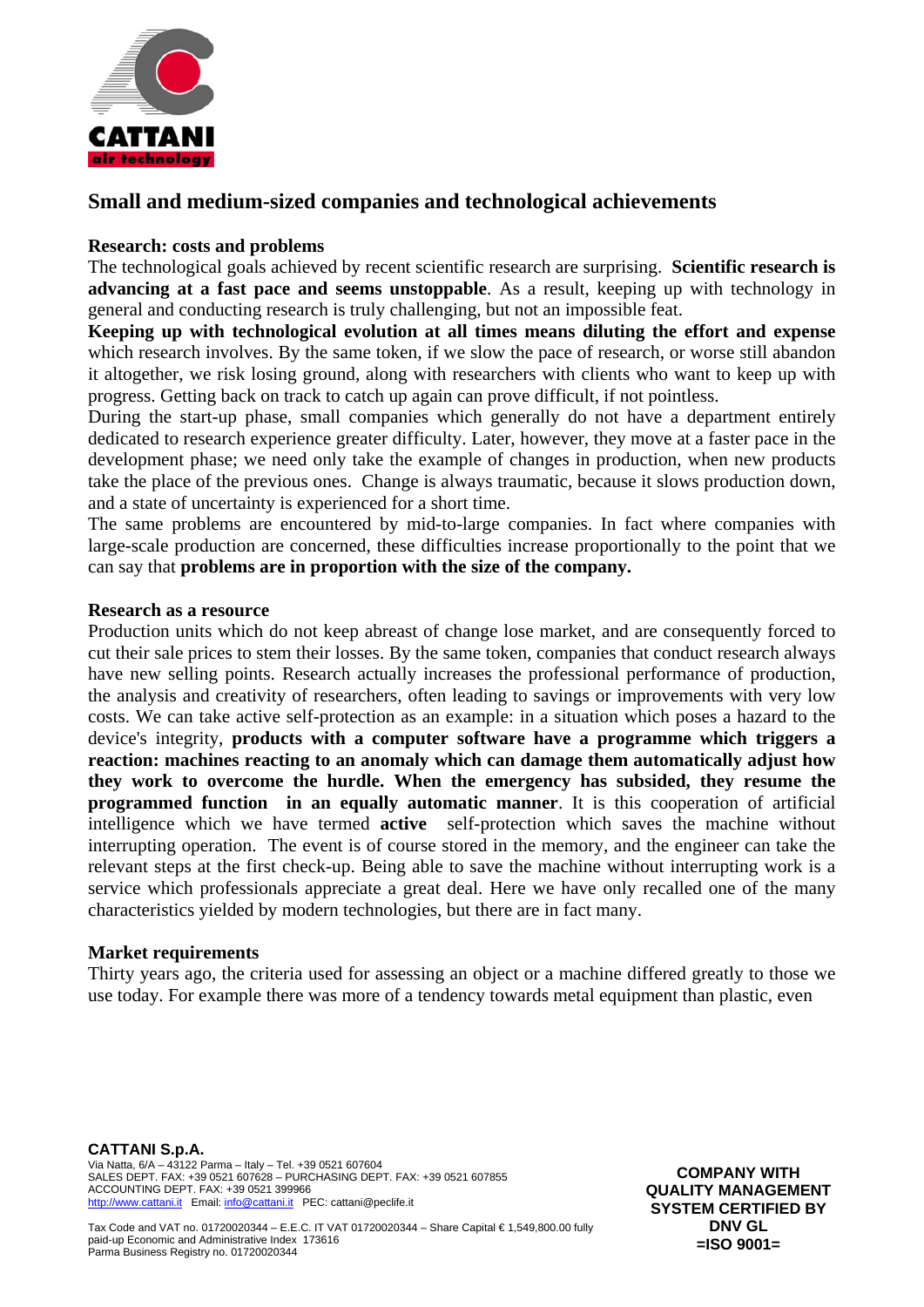

when, from a practical standpoint, the opposite was true; the price of a machine was calculated more in kilos than in terms of technical performance.

**Nowadays, we pay closer attention to practical issues**. Let's use an example to get our point across: plastic bumpers are preferable to steel ones for cars, as tests have shown that plastic absorbs collisions better than steel, which is too rigid. Taking cars as our example again, people now look first and foremost for a sat nav system, ABS for controlling stability, automatic gear shifts, parking sensors with rear-view cameras and front and side sensors with automatic braking; people prefer practicality and safety to other values which are not linked to the functions the car offers.

## **Needs of the dental profession**

Let's return to the dental sphere, in particular to suction units and compressors. **The main practical needs are:**

- **operative adjustment and stability** of the head pressure and flow,
- **automatic activation of active self-protection,**
- **environmental sustainability** and above all savings in raw materials and energy.
- **These are essential practical and ecological requirements** which can only be achieved with cutting-edge technology.

**Modern technologies such as inverters, electronics and computing** allow for programming, and during work they automatically adjust how the equipment is working, adapting it as required; as demand diminishes, the rotation speed of the suction unit also falls. **This drop in speed translates into energy savings**. Simply put, we might say that **artificial intelligence adapts the motor's rotation speed to the required suction** whilst ensuring the programmed head pressure remains the same.

At this moment in time, there are no solutions other than those offered by modern technologies, except for using smaller motors which might give a partial energy saving which would, however, affect pressure. By the same token there would not be any automatic adjustments.

**Research comes at a cost, which is offset** by increased performance and the savings provided by environmental sustainability. An absence of research causes damage which is hard to repair. Manufacturers who do not keep up with the present state of technology might well make up for it by copying whatever they can from the competition at the outset. But it is likely that the result will only be a poor copy of the original. It takes a lifetime to set up a company, but it only takes a few months of distraction to destroy it. Every day, the entrepreneur heads out onto the field to play the game and, like an athlete, he has to push himself to the very limit to make sure he loses as little as possible. Otherwise he will soon find himself on the road to defeat.

## **Research is not optional**

Research is made necessary by advances in progress. Man has a natural tendency to try to improve things.

**CATTANI S.p.A.**  Via Natta, 6/A – 43122 Parma – Italy – Tel. +39 0521 607604 SALES DEPT. FAX: +39 0521 607628 – PURCHASING DEPT. FAX: +39 0521 607855 ACCOUNTING DEPT. FAX: +39 0521 399966 http://www.cattani.it Email: info@cattani.it PEC: cattani@peclife.it

**COMPANY WITH QUALITY MANAGEMENT SYSTEM CERTIFIED BY DNV GL =ISO 9001=** 

Tax Code and VAT no. 01720020344 – E.E.C. IT VAT 01720020344 – Share Capital € 1,549,800.00 fully paid-up Economic and Administrative Index 173616 Parma Business Registry no. 01720020344